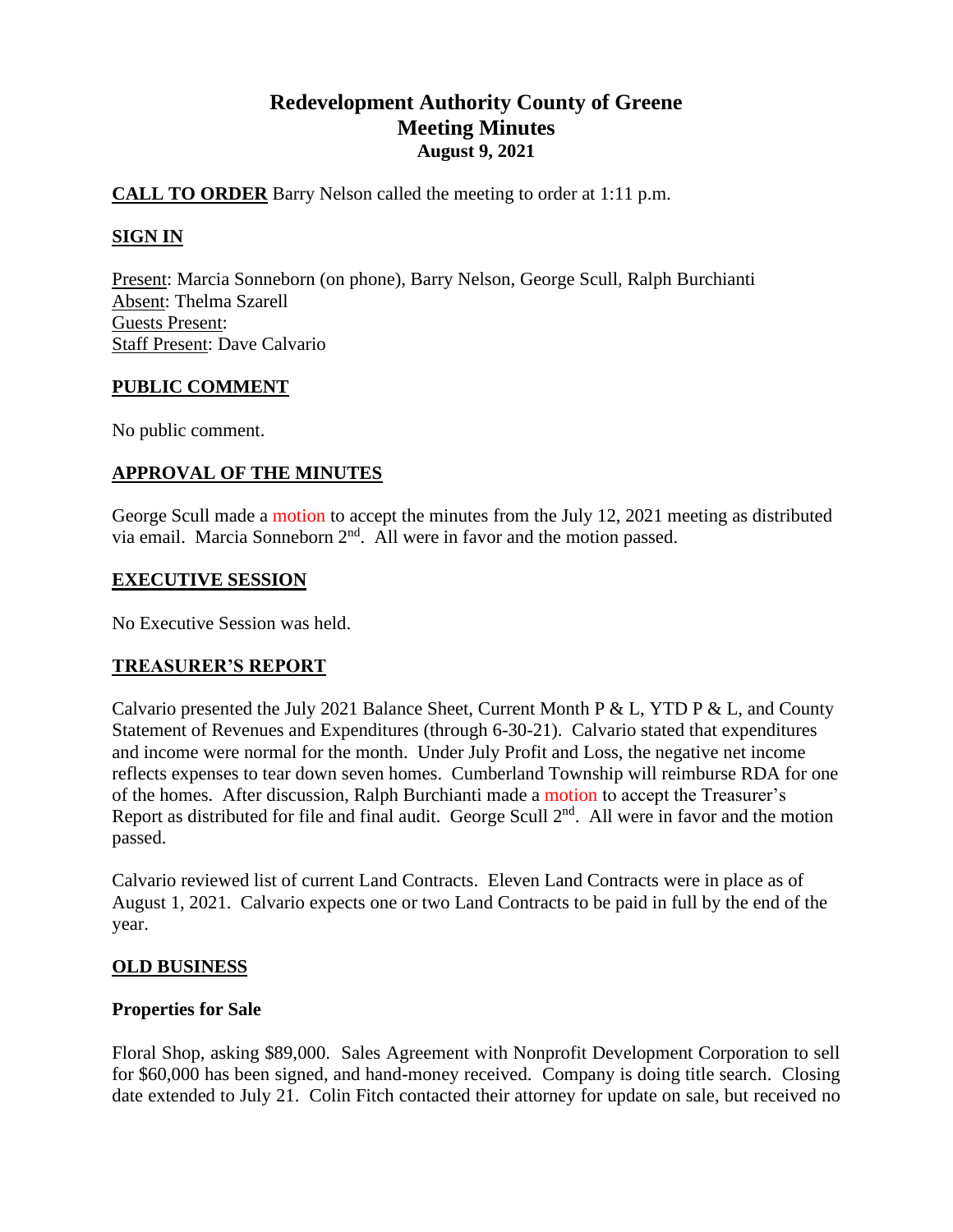response. Calvario sent email to CFO, no response. Calvario spoke with Megan from CCR and she will look into.

23 Wood Avenue, Nemacolin is For Sale. Asking \$45,000. No showings. Home was finished in September 2020.

323 5th Ave, Crucible is For Sale. Asking \$81,500.

324 5<sup>th</sup> Ave, Crucible is For Sale. Asking \$83,900. Signed Sales Agreement with Don and Joyce Davis. Hand-money received. USDA mortgage application approved. Appraisal should occur soon.

263 4<sup>th</sup> Ave, Crucible is For Sale. Asking \$86,400. Listed with Rick Kalsey, but not on MLS.

193 S. Washington St and 9 W. Lincoln St, Waynesburg, vacant land. Tim Frye, Prompt Quality Painting, agreed to purchase for \$23,000. Tim verbalized to Calvario possible title issues.

#### **Nineveh Heights**

2018 PHARE grant of \$800,000 received to build homes in Nineveh. After evaluating, project is not doable due to cost per lot. Discussed additional land CNX might consider donating in Jefferson/Crucible for residential developments. Looked at land with Rich Cleveland to see if a developer might be interested. Cleveland said a layout by an engineer is needed in order to submit to a developer/builder. Calvario contacted Jamie Harshman to begin layout. A grant modification will need to be submitted to PHARE. RUNNING OUT OF TIME TO USE GRANT.

#### **Tax Assessment Appeals**

Tax Assessment Appeals on 40 Wood and 46 School. Petition filed in Greene County Court of Common Pleas on both properties. No date for hearing. Clerk of Courts informed Colin Fitch there is a back log of cases with only one Judge.

Submitted Tax Assessment Appeal on 215 2<sup>nd</sup> ST, Clarksville (Pitt Gas). Reassessed from \$19,060 to \$34,740 (82% increase).

#### **Old Rogersville School Development**

Two modular homes ordered. Do not expect delivery until October. Homes will be placed on Superior Walls over a crawl space. An oversized 1-car garage will be built for each home. Superior Walls will go in soon. Homes will be craned on crawl space. This must go through Greene County Planning Commission because it is considered a sub-division.

#### **Review of Homes in Rehab Inventory**

- 1. 141 North St, Rices Landing. John Hughes, Hughes Construction, started rehabbing home. Hughes will invoice RDA for labor only. RDA will purchase all material. Should be completed early September.
- 2. 64 Diaz and 17 Wood, Nemacolin.
- 3. 124 2nd St, Clarksville (Pitt Gas).
- 4. 82 C St, Clarksville (GI Town). Half of duplex to renovate. Other ½ of duplex is rented.
- 5. 295  $5<sup>th</sup>$  Ave, Crucible. Tim Guesman doing sweat equity on some repairs. Tim's desire is to purchase home from RDA.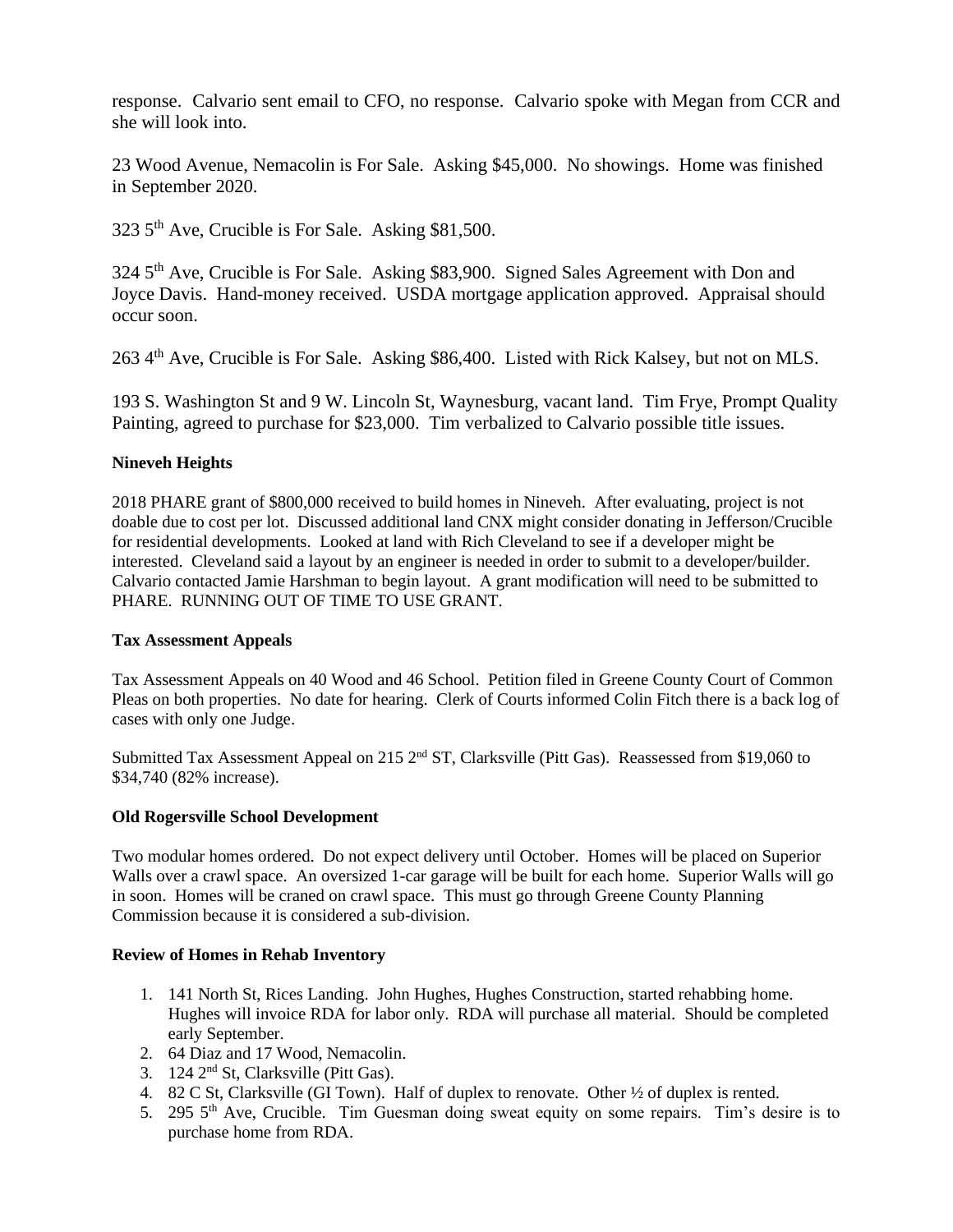6. 363 Nazer St, Waynesburg.

\*Too many homes in rehab inventory with no Working Supervisor? Consider selling to responsible people/contractors?

#### **Title Issues with Properties Purchased at Judicial Sales**

Title issues from properties purchased at Judicial Sales are being addressed: 46-47 School St, Clarksville, 401 N. Market St, Carmichaels, and 114 Bliss Ave, Nemacolin. Plan is to do title search on all properties purchased at Judicial Sales. Current owners/next of kin were not notified of Judicial Sale on three properties mentioned.

#### **Data on History of RDA Properties, Presented by George Scull**

George Scull will have more information at a future meeting.

#### **Sale of Vacant Lots in Clarksville (Pitt Gas)**

James Howard expressed interest in purchasing two vacant lots in Clarksville (Pitt Gas). Calvario informed him of selling prices.  $$10,500$  for  $116\,5<sup>th</sup>$  St; \$8,000 for 168 4<sup>th</sup> St. No written offer received from Howard.

# **NEW BUSINESS**

- 1. Reviewed LIPCs expiring in 2021. Mortgage Company has been in contact with Calvario regarding  $54 \, 1^{\text{st}}$  Ave, Crucible.
- 2. 46-47 School St, Clarksville. LIPC with Christian and Emily Wilson has been terminated. Down payment of \$5,000 will be returned to the Wilsons'. Home was in good condition upon inspection.
- 3. List 46-47 School St, Clarksville with realtor? Issues with titles to both parcels are being addressed. Colin Fitch said it might take until the end of the year to clean up titles and we cannot sell home until titles are clean. Some repairs are needed to the shower.
- 4. Discussed prices on selling vacant lots where homes were recently demolished:
	- A. 353 & 354 Dewey Ave, Nemacolin. After discussion Marcia Sonneborn made a motion to sell this parcel for \$5,500. George Scull 2<sup>nd</sup>. All were in favor and the motion passed.
	- B. 287 & 288 Sheridan Ave, Nemacolin. After discussion, Marcia Sonneborn made a motion to sell this parcel for \$6,250. George Scull 2<sup>nd</sup>. All were in favor and the motion passed.
	- C.  $274.4<sup>th</sup>$  Ave, Crucible. After discussion, Ralph Burchianti made a motion to sell this parcel for \$8,500. George Scull 2<sup>nd</sup>. All were in favor and the motion passed.
	- D. 73 & 75 2<sup>nd</sup> St, Crucible. After discussion, Marcia Sonneborn made a motion to sell this parcel for \$7,200. George Scull  $2<sup>nd</sup>$ . All were in favor and the motion passed.
	- E. 311 E. George St, Carmichaels. After discussion, George Scull made a motion to sell this parcel for \$12,400. Ralph Burchianti  $2<sup>nd</sup>$ . Marcia Sonneborn voted in favor. Barry Nelson abstained from voting. Motion carried.
- 5. Reviewed bid from Wayne Lumber to rehab  $124 \text{ } 2^{\text{nd}}$  St, Clarksville (Pitt Gas). \$99,010.36. Home is currently a duplex and will be converted into one home. Calvario will obtain other estimates to rehab.

#### **DIRECTOR'S REPORT**

- 1. Update on Steve Salisbury. Workmen's Compensation case appears to be moving towards mediation.
- 2. Finances. Need to sell houses/LIPCs. Eleven LIPCs are in place (1880 Jefferson Rd, 333 Steele Hill Rd, 54 1<sup>st</sup> Ave, 63-64 C St, 323 3<sup>rd</sup> St, 190 March Ave, 126 A St, 40 Wood, 215